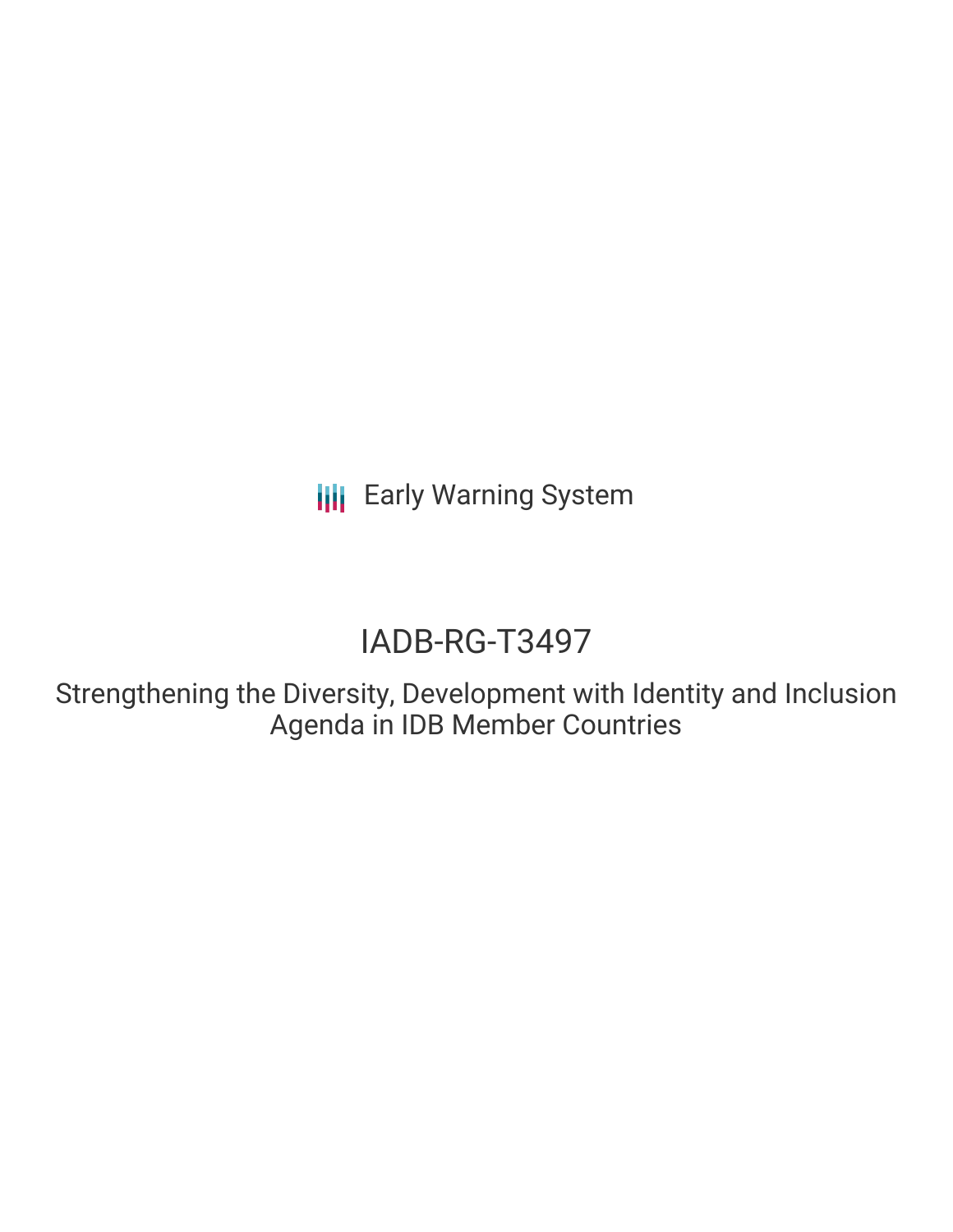

### **Quick Facts**

| <b>Financial Institutions</b>  | Inter-American Development Bank (IADB)    |
|--------------------------------|-------------------------------------------|
| <b>Status</b>                  | Approved                                  |
| <b>Bank Risk Rating</b>        | С                                         |
| <b>Voting Date</b>             | 2019-09-26                                |
| <b>Borrower</b>                | Regional                                  |
| <b>Sectors</b>                 | Law and Government, Technical Cooperation |
| <b>Investment Type(s)</b>      | Grant                                     |
| <b>Investment Amount (USD)</b> | $$0.55$ million                           |
| <b>Project Cost (USD)</b>      | $$0.55$ million                           |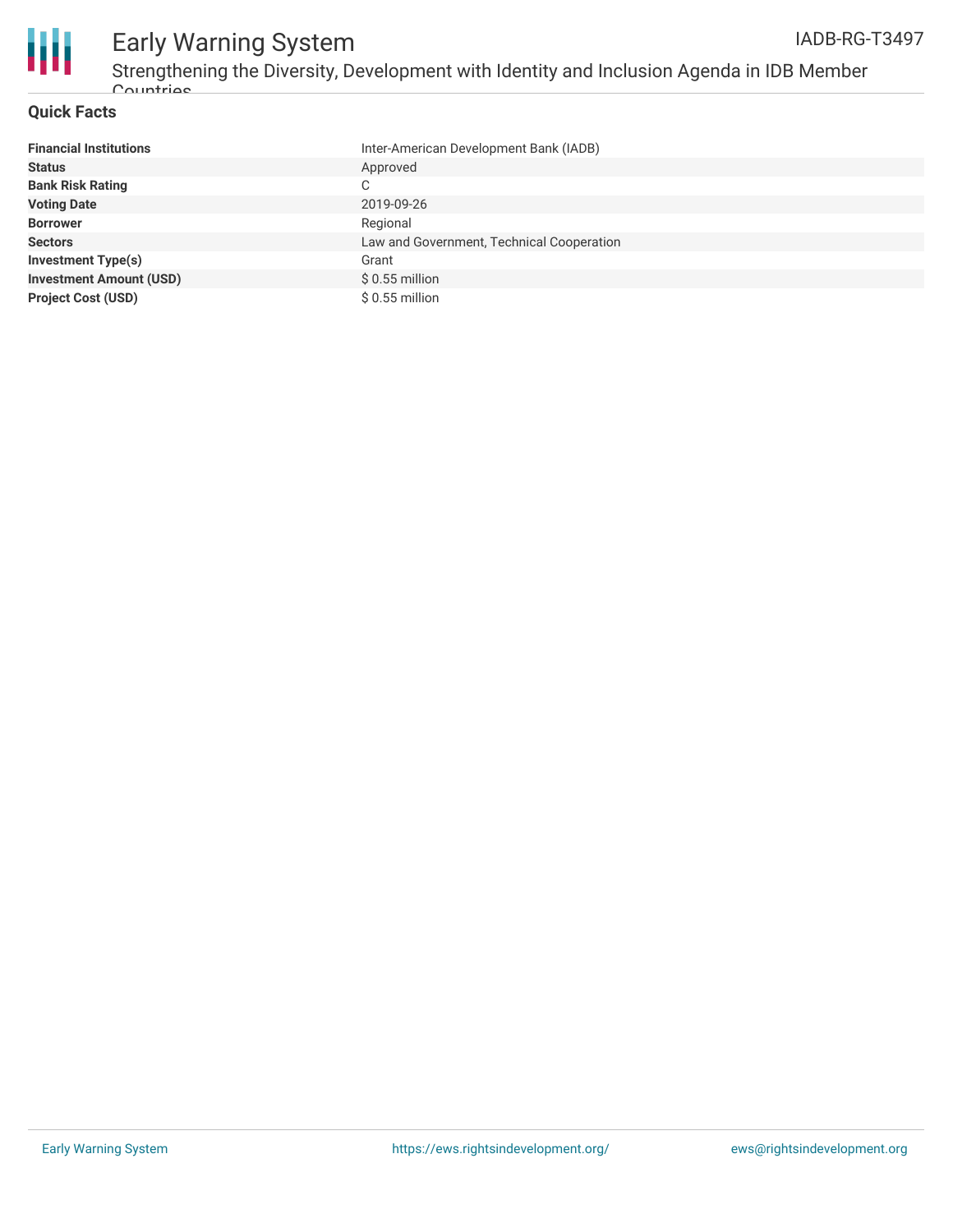

#### Early Warning System Strengthening the Diversity, Development with Identity and Inclusion Agenda in IDB Member Countries IADB-RG-T3497

### **Project Description**

This project aims to strengthen the knowledge in the region on diversity key issues and supporting participating countries in meeting their diversity agendas by following the IDB Diversity Action Plan (2019-2021) guidelines. This project will generate relevant knowledge products for the region to help beneficiary countries meeting their diversity goals through a) strengthening their agendas on diversity and development with identity through the Bank's operations in priority sectors, agreed with VPC and VPS, b) generating and disseminating knowledge on indigenous peoples' issues and strategies to promote development with identity.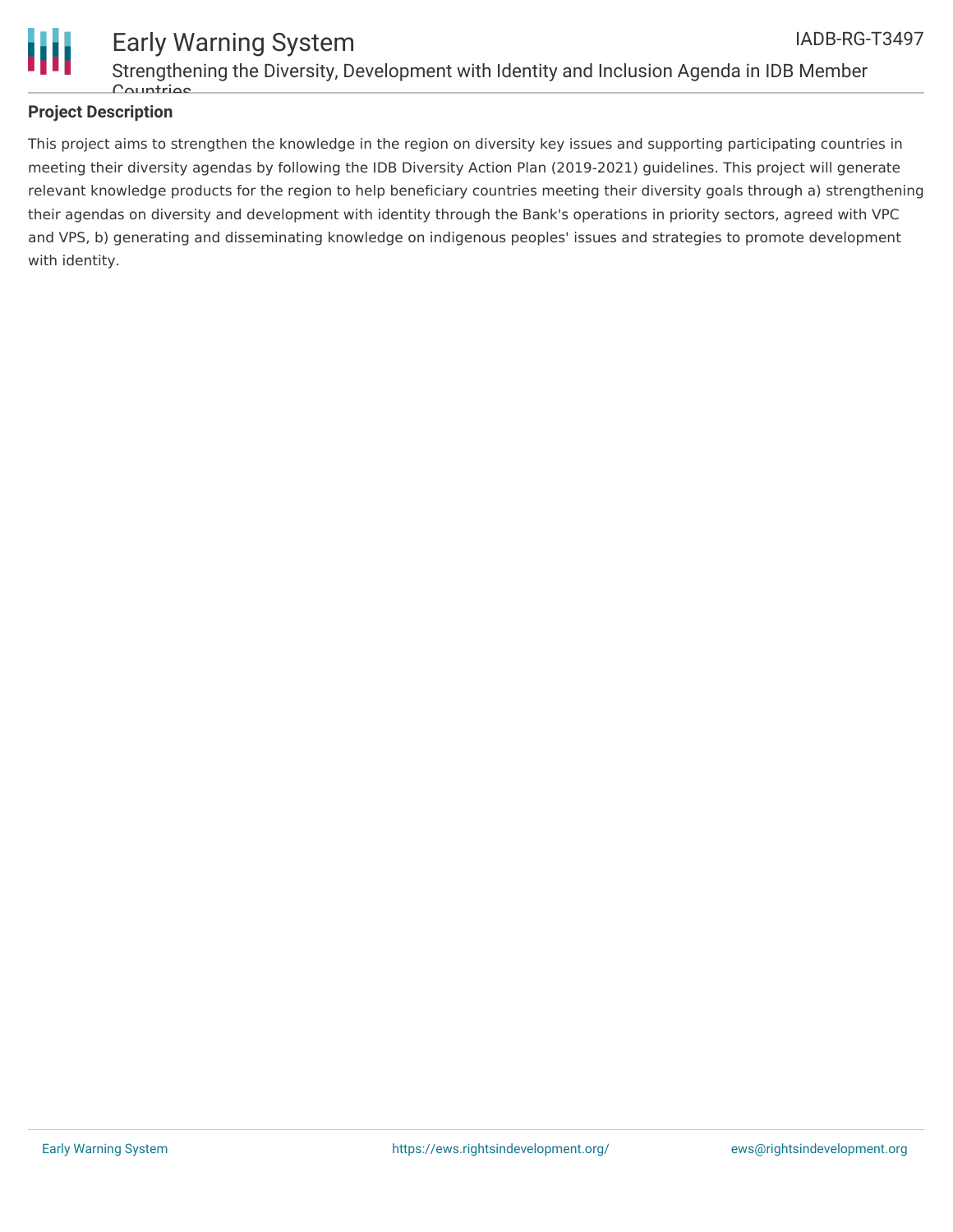

## Early Warning System

### **Investment Description**

• Inter-American Development Bank (IADB)

Ordinary Capital